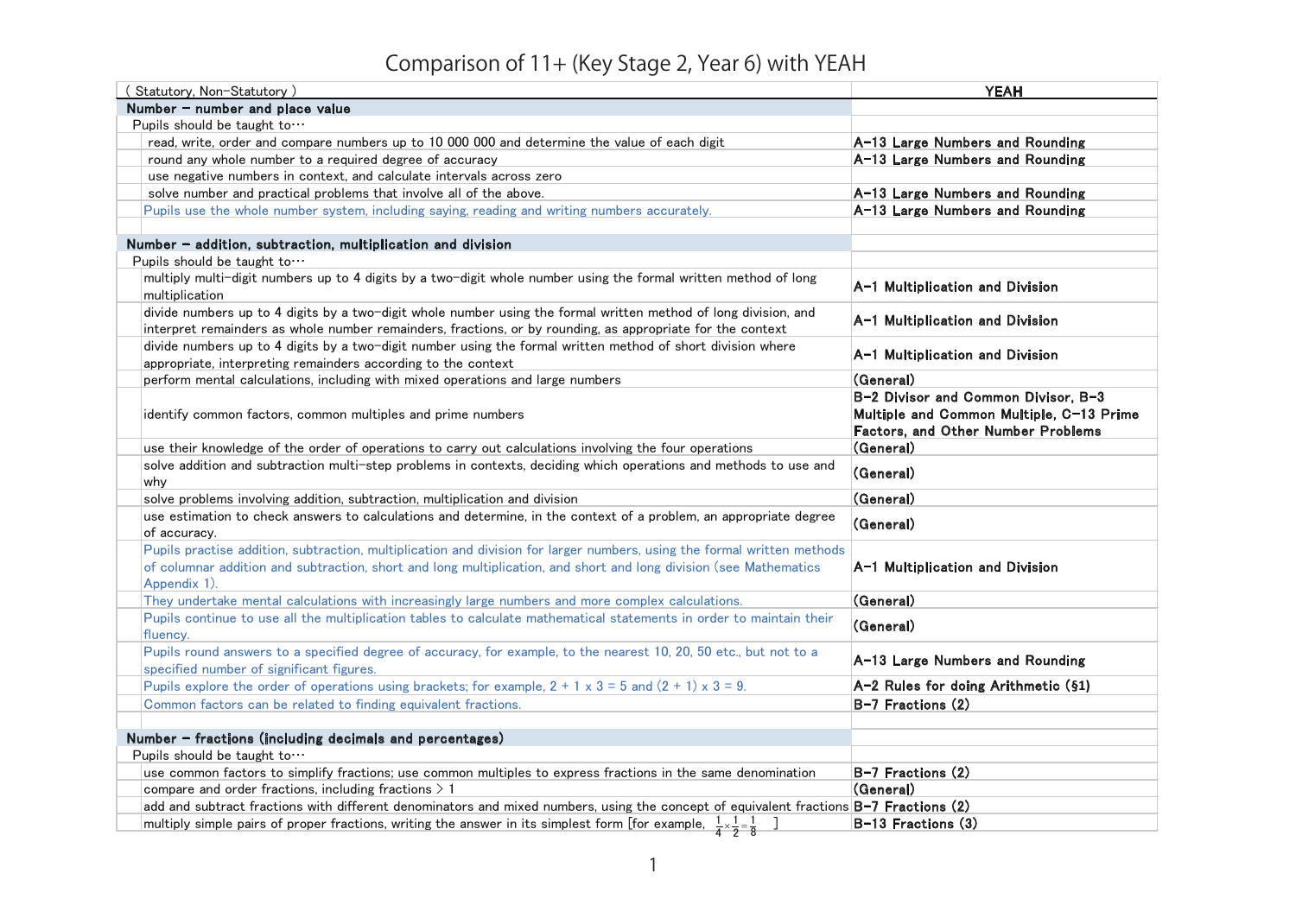| (Statutory, Non-Statutory)                                                                                                                                                                                                                                                                                                                                                                                                                                                                                                                                                                                            | <b>YEAH</b>                                                                           |
|-----------------------------------------------------------------------------------------------------------------------------------------------------------------------------------------------------------------------------------------------------------------------------------------------------------------------------------------------------------------------------------------------------------------------------------------------------------------------------------------------------------------------------------------------------------------------------------------------------------------------|---------------------------------------------------------------------------------------|
| divide proper fractions by whole numbers [for example, $\frac{1}{3} \div 2 = \frac{1}{6}$                                                                                                                                                                                                                                                                                                                                                                                                                                                                                                                             | B-13 Fractions (3)                                                                    |
| associate a fraction with division and calculate decimal fraction equivalents [for example, 0.375] for a simple fraction                                                                                                                                                                                                                                                                                                                                                                                                                                                                                              | $A-7$ Fractions (1) (§2)                                                              |
| [for example, $\frac{3}{8}$ ]                                                                                                                                                                                                                                                                                                                                                                                                                                                                                                                                                                                         |                                                                                       |
| identify the value of each digit in numbers given to three decimal places and multiply and divide numbers by 10, 100<br>and 1000 giving answers up to three decimal places                                                                                                                                                                                                                                                                                                                                                                                                                                            | $A-6$ Decimals $(1)$ $(§1,2)$                                                         |
| multiply one-digit numbers with up to two decimal places by whole numbers                                                                                                                                                                                                                                                                                                                                                                                                                                                                                                                                             | A-6 Decimals (1) (§1,2)                                                               |
| use written division methods in cases where the answer has up to two decimal places                                                                                                                                                                                                                                                                                                                                                                                                                                                                                                                                   | $A-6$ Decimals $(1)$ $(§1,2)$                                                         |
| solve problems which require answers to be rounded to specified degrees of accuracy                                                                                                                                                                                                                                                                                                                                                                                                                                                                                                                                   | $B-6$ Decimals $(2)$                                                                  |
| recall and use equivalences between simple fractions, decimals and percentages, including in different contexts.                                                                                                                                                                                                                                                                                                                                                                                                                                                                                                      | $B-7$ Fractions $(2)$                                                                 |
| Pupils should practise, use and understand the addition and subtraction of fractions with different denominators by<br>identifying equivalent fractions with the same denominator. They should start with fractions where the denominator<br>of one fraction is a multiple of the other (for example, $\frac{1}{2} + \frac{1}{8} = \frac{5}{8}$ ) and progress to varied and increasingly complex<br>problems.                                                                                                                                                                                                        | B-7 Fractions (2)                                                                     |
| Pupils should use a variety of images to support their understanding of multiplication with fractions. This follows<br>earlier work about fractions as operators (fractions of), as numbers, and as equal parts of objects, for example as<br>parts of a rectangle.                                                                                                                                                                                                                                                                                                                                                   | $B-13$ Fractions $(3)$                                                                |
| Pupils use their understanding of the relationship between unit fractions and division to work backwards by<br>multiplying a quantity that represents a unit fraction to find the whole quantity (for example, if $\frac{1}{4}$ of a length is<br>36cm, then the whole length is $36 \times 4 = 144$ cm).                                                                                                                                                                                                                                                                                                             | $B-7$ Fractions (2)                                                                   |
| They practise calculations with simple fractions and decimal fraction equivalents to aid fluency, including listing<br>equivalent fractions to identify fractions with common denominators.                                                                                                                                                                                                                                                                                                                                                                                                                           | $B-7$ Fractions $(2)$                                                                 |
| Pupils can explore and make conjectures about converting a simple fraction to a decimal fraction (for example, $3 \div$<br>8 = 0.375). For simple fractions with recurring decimal equivalents, pupils learn about rounding the decimal to three<br>decimal places, or other appropriate approximations depending on the context. Pupils multiply and divide numbers<br>with up to two decimal places by one-digit and two-digit whole numbers. Pupils multiply decimals by whole numbers,<br>starting with the simplest cases, such as $0.4 \times 2 = 0.8$ , and in practical contexts, such as measures and money. | $B-7$ Fractions $(2)$                                                                 |
| Pupils are introduced to the division of decimal numbers by one-digit whole number, initially, in practical contexts<br>involving measures and money. They recognise division calculations as the inverse of multiplication.                                                                                                                                                                                                                                                                                                                                                                                          | $B-13$ Fractions $(3)$                                                                |
| Pupils also develop their skills of rounding and estimating as a means of predicting and checking the order of<br>magnitude of their answers to decimal calculations. This includes rounding answers to a specified degree of<br>accuracy and checking the reasonableness of their answers.                                                                                                                                                                                                                                                                                                                           | B−6 Decimals (2)                                                                      |
| Ratio and proportion                                                                                                                                                                                                                                                                                                                                                                                                                                                                                                                                                                                                  |                                                                                       |
| Pupils should be taught to $\cdots$                                                                                                                                                                                                                                                                                                                                                                                                                                                                                                                                                                                   |                                                                                       |
| solve problems involving the relative sizes of two quantities where missing values can be found by using integer<br>multiplication and division facts                                                                                                                                                                                                                                                                                                                                                                                                                                                                 | $B-13$ Ratios $(1)$                                                                   |
| solve problems involving the calculation of percentages [for example, of measures, and such as 15% of 360] and the<br>use of percentages for comparison                                                                                                                                                                                                                                                                                                                                                                                                                                                               | C-3 Ratios (2), C-6 Concentrations                                                    |
| solve problems involving similar shapes where the scale factor is known or can be found                                                                                                                                                                                                                                                                                                                                                                                                                                                                                                                               | B-13 Ratios (1), D-3 Shapes and<br>Proportions (1), D-6 Shapes and Proportions<br>(3) |
| solve problems involving unequal sharing and grouping using knowledge of fractions and multiples.                                                                                                                                                                                                                                                                                                                                                                                                                                                                                                                     | B-8 Sharing and Comparing                                                             |
| Pupils recognise proportionality in contexts when the relations between quantities are in the same ratio (for                                                                                                                                                                                                                                                                                                                                                                                                                                                                                                         |                                                                                       |
| example, similar shapes and recipes).                                                                                                                                                                                                                                                                                                                                                                                                                                                                                                                                                                                 | $D-2$ Ratios $(2)$                                                                    |
| Pupils link percentages or 360° to calculating angles of pie charts.                                                                                                                                                                                                                                                                                                                                                                                                                                                                                                                                                  |                                                                                       |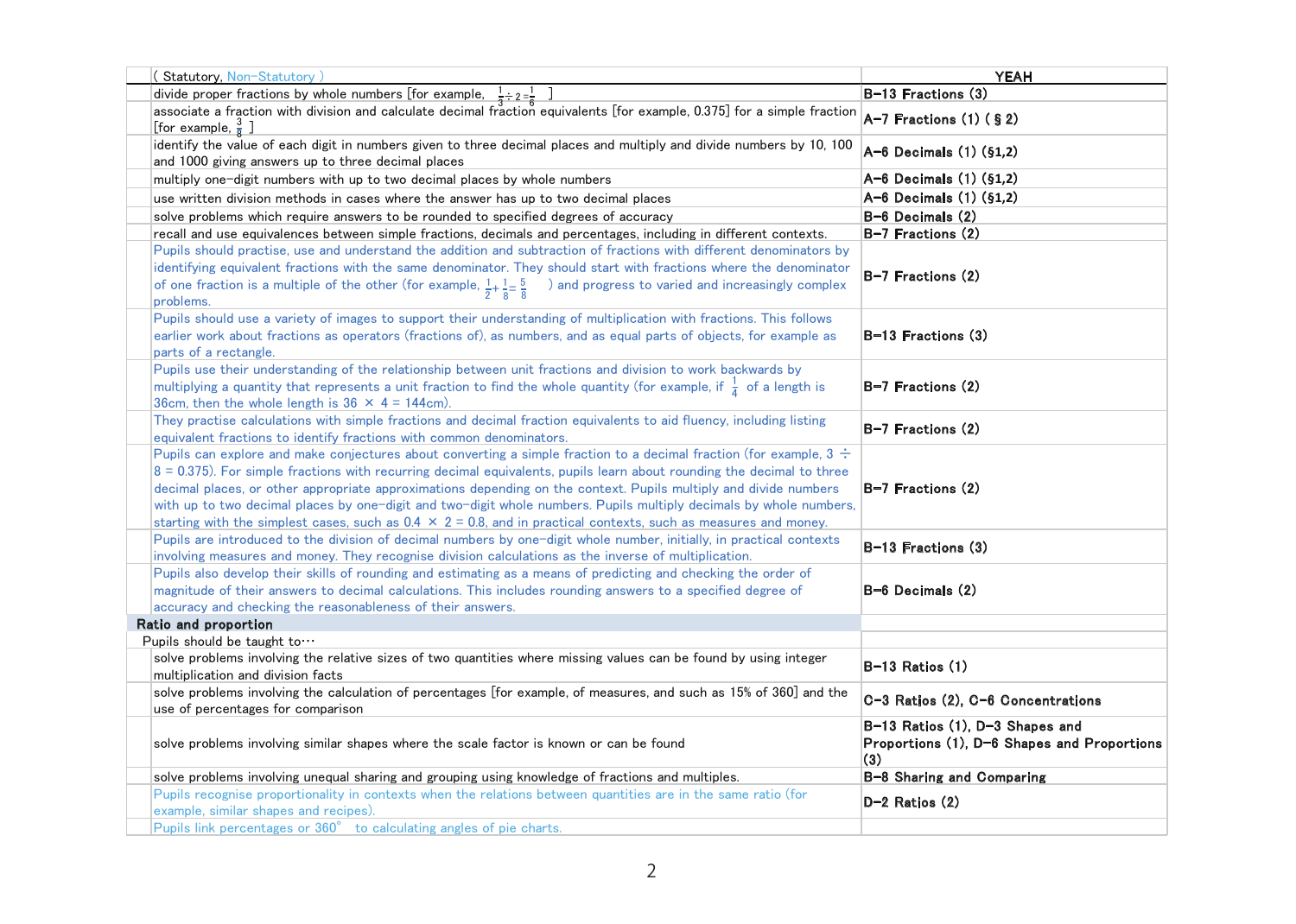| (Statutory, Non-Statutory)                                                                                                                      | <b>YEAH</b>                                  |
|-------------------------------------------------------------------------------------------------------------------------------------------------|----------------------------------------------|
| Pupils should consolidate their understanding of ratio when comparing quantities, sizes and scale drawings by solving                           |                                              |
| a variety of problems. They might use the notation a:b to record their work.                                                                    | (General)                                    |
| Pupils solve problems involving unequal quantities, for example, 'for every egg you need three spoonfuls of flour',                             |                                              |
| of the class are boys'. These problems are the foundation for later formal approaches to ratio and proportion.                                  | B-13 Ratios (1), D-2 Ratios (2)              |
|                                                                                                                                                 |                                              |
| Algebra                                                                                                                                         |                                              |
| Pupils should be taught to                                                                                                                      |                                              |
| use simple formulae                                                                                                                             | (General)                                    |
| generate and describe linear number sequences                                                                                                   | C-1 Multiples and Divisors, D-9 Sequences    |
| express missing number problems algebraically                                                                                                   | A-2 Rules for doing Arithmetic (§2)          |
| find pairs of numbers that satisfy an equation with two unknowns                                                                                | D-18 Sums and Differences (§3,4)             |
| enumerate possibilities of combinations of two variables.                                                                                       | D-18 Sums and Differences (§3,4)             |
| Pupils should be introduced to the use of symbols and letters to represent variables and unknowns in mathematical                               | A-2 Rules for doing Arithmetic (§3,4)        |
| situations that they already understand, such as:                                                                                               |                                              |
| missing numbers, lengths, coordinates and angles                                                                                                | (General)                                    |
| formulae in mathematics and science                                                                                                             | (General)                                    |
| equivalent expressions (for example, $a + b = b + a$ )                                                                                          | A-2 Rules for doing Arithmetic (§2)          |
| generalisations of number patterns                                                                                                              | (General)                                    |
| number puzzles (for example, what two numbers can add up to).                                                                                   | A-2 Rules for doing Arithmetic (§3,4)        |
|                                                                                                                                                 |                                              |
| Measurement                                                                                                                                     |                                              |
| Pupils should be taught to $\cdots$                                                                                                             |                                              |
| solve problems involving the calculation and conversion of units of measure, using decimal notation up to three                                 | $A-6$ Decimals $(1)$ $(63)$                  |
| decimal places where appropriate                                                                                                                |                                              |
| use, read, write and convert between standard units, converting measurements of length, mass, volume and time                                   | A-6 Decimals (1) (§3)                        |
| from a smaller unit of measure to a larger unit, and vice versa, using decimal notation to up to three decimal places                           |                                              |
| convert between miles and kilometres                                                                                                            |                                              |
| recognise that shapes with the same areas can have different perimeters and vice versa                                                          | (General)                                    |
| recognise when it is possible to use formulae for area and volume of shapes                                                                     | A-17 Quadrilaterals, A-18 Area of a Triangle |
| calculate the area of parallelograms and triangles                                                                                              | A-17 Quadrilaterals, A-18 Area of a Triangle |
| calculate, estimate and compare volume of cubes and cuboids using standard units, including cubic centimetres                                   | A-14 Cubes and Cuboids (1)                   |
| $\sim$ (cm <sup>3</sup> ) and cubic metres (m <sup>3</sup> ), and extending to other units [for example, mm <sup>3</sup> and km <sup>3</sup> ]. |                                              |
| Pupils connect conversion (for example, from kilometres to miles) to a graphical representation as preparation for                              |                                              |
| understanding linear/proportional graphs.                                                                                                       |                                              |
| They know approximate conversions and are able to tell if an answer is sensible.                                                                | (General)                                    |
| Using the number line, pupils use, add and subtract positive and negative integers for measures such as                                         | (General)                                    |
| temperature.                                                                                                                                    |                                              |
| They relate the area of rectangles to parallelograms and triangles, for example, by dissection, and calculate their                             | A-17 Quadrilaterals                          |
| areas, understanding and using the formulae (in words or symbols) to do this.                                                                   |                                              |
| Pupils could be introduced to compound units for speed, such as miles per hour, and apply their knowledge in                                    | (General)                                    |
| science or other subjects as appropriate.                                                                                                       |                                              |